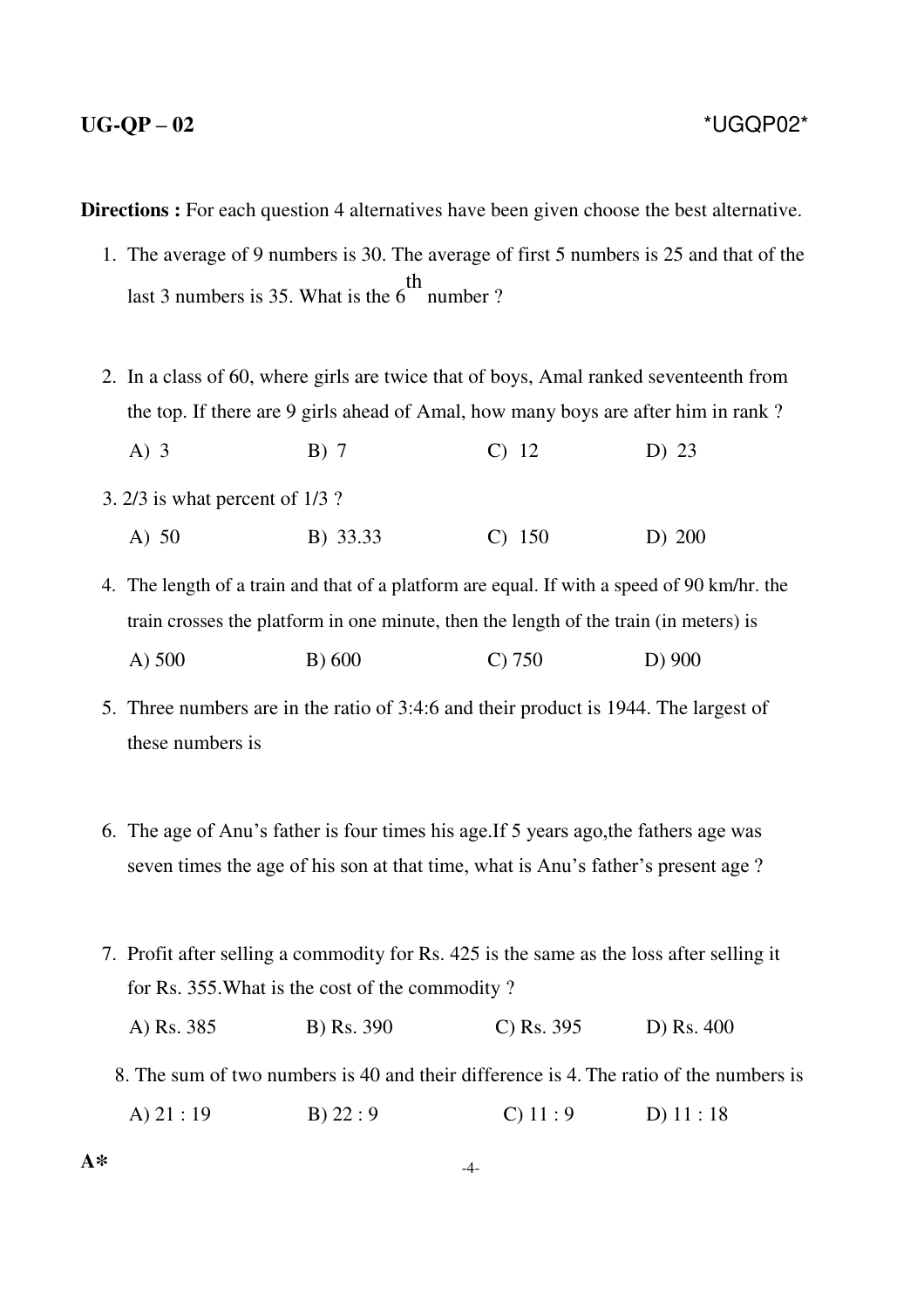| 9. If the area of a triangle is 1176 cm <sup>2</sup> . The base : corresponding altitude is 3:4, then<br>the altitude of the triangle is                        |                                                                                                                                                                                                  |               |                                                                                                       |  |
|-----------------------------------------------------------------------------------------------------------------------------------------------------------------|--------------------------------------------------------------------------------------------------------------------------------------------------------------------------------------------------|---------------|-------------------------------------------------------------------------------------------------------|--|
| $A)$ 42cm                                                                                                                                                       | $B)$ 36cm                                                                                                                                                                                        | $C0$ 52cm     | $D)$ 56cm                                                                                             |  |
| of the work is                                                                                                                                                  | 10. A and B can do a work in 6 and 12 day respectively. They began the work together<br>but A leave after 3 days. Then the total number of days needed for the completion                        |               |                                                                                                       |  |
| $A)$ 4                                                                                                                                                          | B) 5                                                                                                                                                                                             | $C$ ) 6       | $D$ ) 9                                                                                               |  |
|                                                                                                                                                                 |                                                                                                                                                                                                  |               | 11. If the Sale Price of 12 articles is equal to the cost price of 18 articles. What is profit $\%$ ? |  |
| A) $20%$                                                                                                                                                        | B) 40 $%$                                                                                                                                                                                        | C) 50 $%$     | D) $60\%$                                                                                             |  |
| the cost price of lower priced cycle.<br>A) Rs. 360                                                                                                             | 12. A man buys two cycles for a total cost of Rs. 900. By selling one for 4/5 of its cost<br>and other for 5/4 of its cost, he makes a profit of Rs. 90 on whole transaction. Find<br>B) Rs. 250 | $C)$ Rs. 300  | D) Rs. 420                                                                                            |  |
|                                                                                                                                                                 | 13. The price of rice falls by 20%. How much rice can be bought now with the money<br>that was sufficient to buy 20 kg of rice previously?                                                       |               |                                                                                                       |  |
| $A)$ 5 kg                                                                                                                                                       | $B)$ 15 kg                                                                                                                                                                                       | $C$ ) 25 kg   | D $)$ 30 kg                                                                                           |  |
| 14. $x\%$ of $y + y\%$ of $x = ?$                                                                                                                               |                                                                                                                                                                                                  |               |                                                                                                       |  |
| A) $3\%$ of xy B) $2\%$ of xy                                                                                                                                   |                                                                                                                                                                                                  | C) 5% of $xy$ | D) None of these                                                                                      |  |
| 15. If the price of gold increases by 30%, find by how much the quantity of ornaments<br>must be reduced so that the expenditure may remain the same as before? |                                                                                                                                                                                                  |               |                                                                                                       |  |
| A) $27\frac{2}{3}$ % B) $23\frac{1}{3}$ %                                                                                                                       |                                                                                                                                                                                                  | C) $30\%$     | D) $19\%$                                                                                             |  |
|                                                                                                                                                                 | 16. If 4 examiners can examine a certain number of answer books in 8 days by working<br>5 hours a day, for how many hours a day would 2 examiners have to work in order                          |               |                                                                                                       |  |

A) 6 B) 7 C) 8 D) 9

to examine twice the number of answer books in 20 days.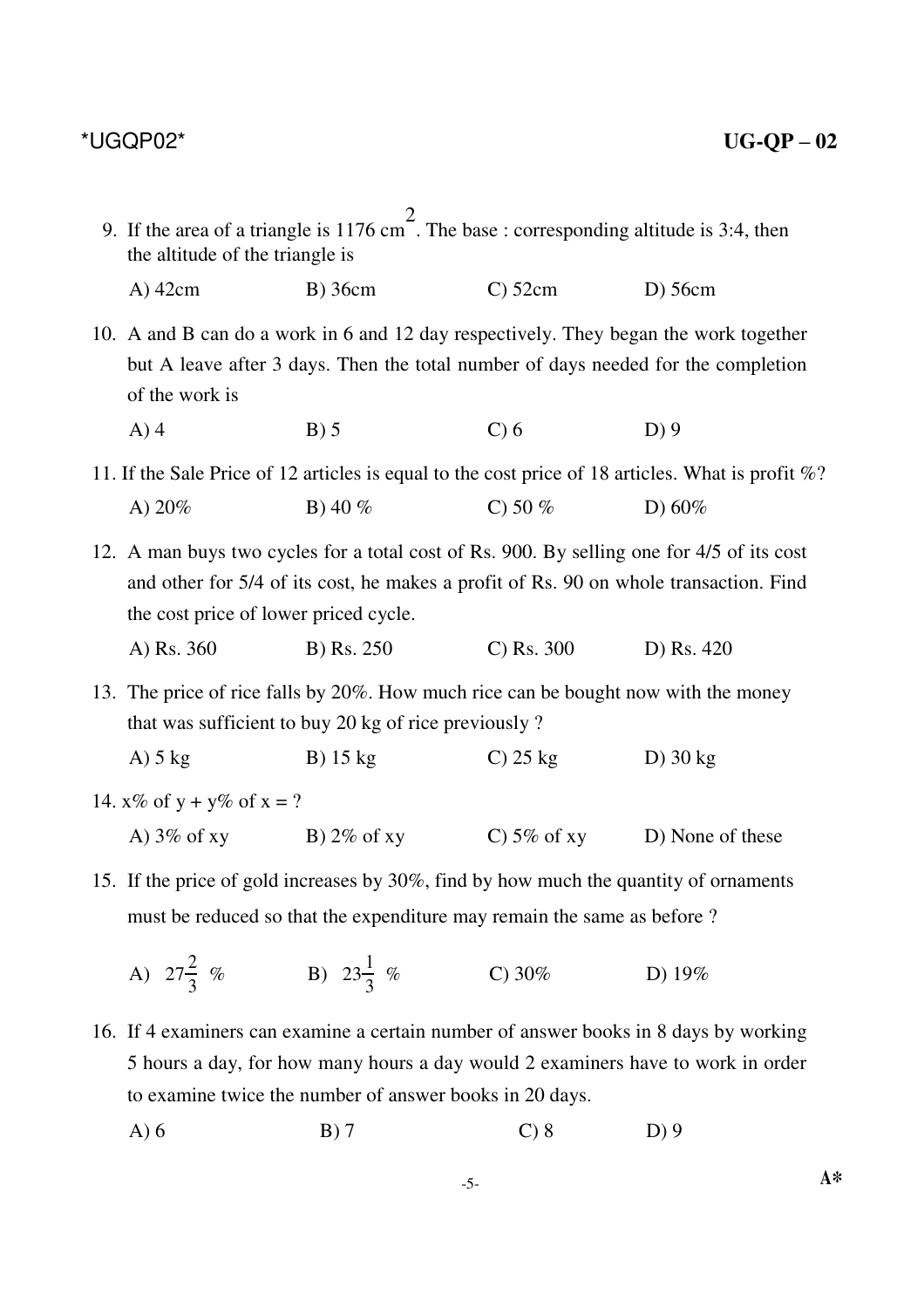| 17. In a mixture of 40 litres, the ratio of milk and water is 4:1. How much water must<br>be added to this mixture so that the ratio of milk and water becomes 2:3?                                                                  |                                                                                                                                                      |                                |                                |  |
|--------------------------------------------------------------------------------------------------------------------------------------------------------------------------------------------------------------------------------------|------------------------------------------------------------------------------------------------------------------------------------------------------|--------------------------------|--------------------------------|--|
| A) 20 litres                                                                                                                                                                                                                         | $B)$ 32 litres                                                                                                                                       | $C$ ) 40 litres                | $D$ ) 30 litres                |  |
| in still water is                                                                                                                                                                                                                    | 18. A man goes down stream at x km/h and upstream at y km/h. The speed of the boat                                                                   |                                |                                |  |
| A) $0.5(x + y)$                                                                                                                                                                                                                      | B) $0.5(x - y)$ C) $x + y$                                                                                                                           |                                | D) $x - y$                     |  |
| 3                                                                                                                                                                                                                                    |                                                                                                                                                      |                                |                                |  |
| usual. His usual time is                                                                                                                                                                                                             | 19. By walking at 4 of his usual speed, a man reaches office 20 minutes later than                                                                   |                                |                                |  |
| $A)$ 65 minutes                                                                                                                                                                                                                      | B) 60 minutes                                                                                                                                        |                                | C) 70 minutes D) None of these |  |
|                                                                                                                                                                                                                                      | 20. A train 150 m long moving at a speed of 25 m/s overtakes a man moving at 5 m/s in<br>opposite direction. The train will pass the man in          |                                |                                |  |
| $A)$ 5 sec                                                                                                                                                                                                                           | B) 6 sec                                                                                                                                             | C) $4\frac{2}{7}$ sec D) 8 sec |                                |  |
|                                                                                                                                                                                                                                      | 21. Ganesh earns Rs. 50 on his first day and spends Rs. 20 on the next day. If he<br>continues to earn, find the day in which he has Rs.170 in hand? |                                |                                |  |
| th<br>A)9                                                                                                                                                                                                                            | $B) 10$ <sup>th</sup>                                                                                                                                | C) $11^{th}$                   | $D) 12$ <sup>th</sup>          |  |
| greater than A?                                                                                                                                                                                                                      | 22. If A is 20% more than B and B is 30% less than C, then by what percent C is                                                                      |                                |                                |  |
| A) $23%$                                                                                                                                                                                                                             | B) $15%$                                                                                                                                             | C) $10\%$                      | D) $19%$                       |  |
| be added to get a solution of 52% acid?                                                                                                                                                                                              | 23. A solution of 60 litres of acid and water contains 65% acid. How much water must                                                                 |                                |                                |  |
| $A)$ 20                                                                                                                                                                                                                              | B) 18                                                                                                                                                | $C$ ) 15                       | D) 12                          |  |
| 24. If in 3 kg of metal, which is one-third silver and the rest aluminium, is mixed with<br>7 kg of another metal, which is two-seventh silver and the rest is aluminum. What is<br>the ratio of silver to aluminium in the mixture? |                                                                                                                                                      |                                |                                |  |
| A) $3:7$                                                                                                                                                                                                                             | B) 7:3                                                                                                                                               | $C)$ 1:7                       | $D)$ 2:7                       |  |
|                                                                                                                                                                                                                                      | 25. If 5 men working 8 hours a day earn Rs. 5,000 in 15 days. Then how much will 15<br>men working 6 hours day earn (in Rs.) in 15 days ?            |                                |                                |  |
| A) 12,500                                                                                                                                                                                                                            | B) 11,750                                                                                                                                            | $C)$ 10,250                    | D) $11,250$                    |  |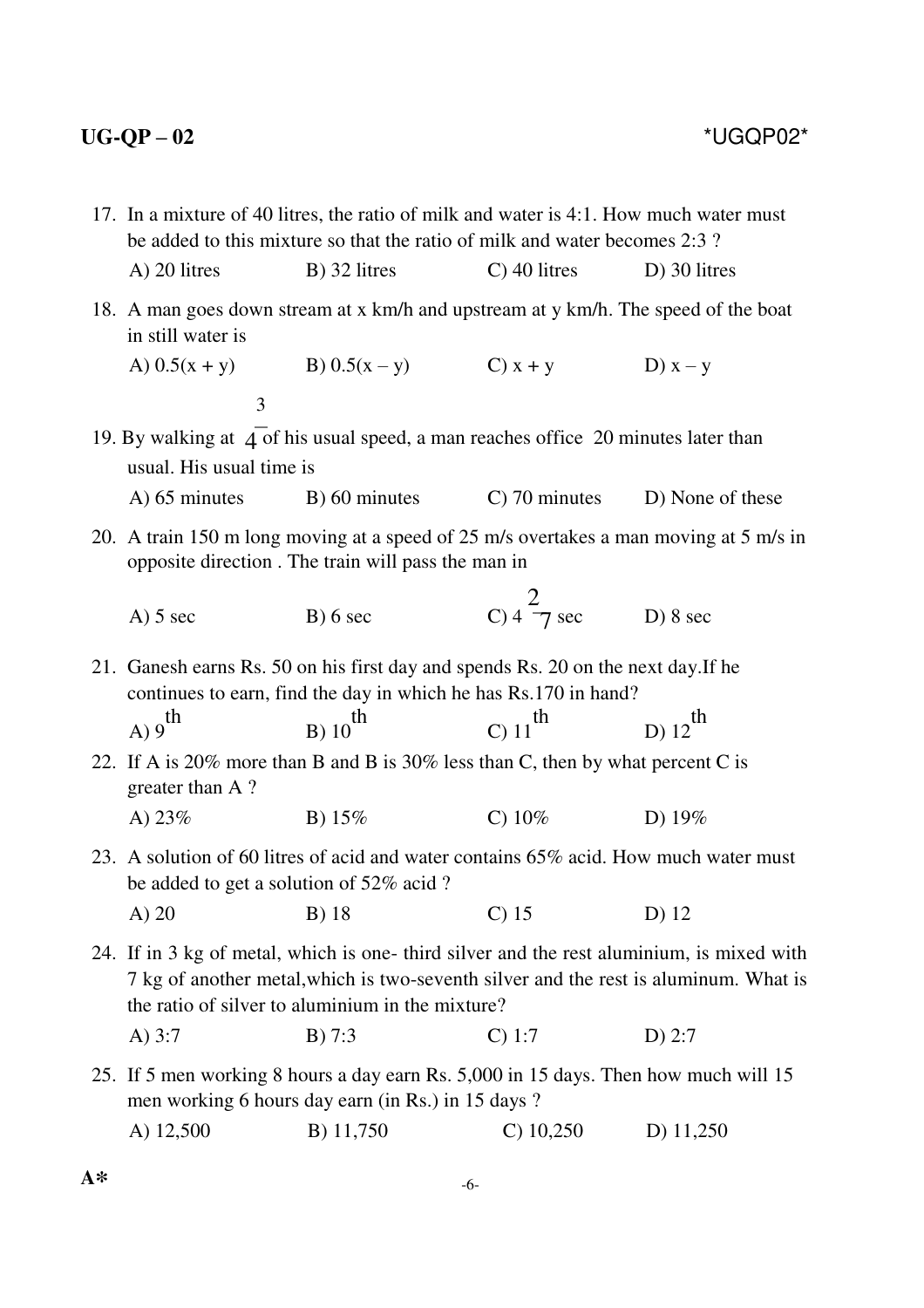## **Identify Next Number in the Series (26 – 31)**

| $26.4, 9, 20, 43, \ldots$       |         |                    |          |
|---------------------------------|---------|--------------------|----------|
| A)90                            | B) 84   | $C$ ) 96           | D) 95    |
| $27.3, 7, 13, 21, 31 \ldots$    |         |                    |          |
| $A)$ 34                         | B) 37   | $C$ ) 42           | D $(43)$ |
| 28. 3, 15, 35, 63, , 143        |         |                    |          |
| A) $75$                         | B) 81   | $C$ ) 99           | D) 125   |
| 29. 4, 7, 12, , 28, 39          |         |                    |          |
| A) $15$                         | B) 19   | $\mathcal{C}$ ) 21 | $D)$ 23  |
| $30.2, 7, 14, 32, 58, \ldots$   |         |                    |          |
| A $\overline{)64}$              | $B)$ 75 | $C$ ) 80           | D) 86    |
| $31.17, 14, 15, 12, 13, \ldots$ |         |                    |          |
| $A)$ 7                          | B) 11   | $\rm C)$ 14        | $D$ ) 9  |

## **Data Interpretation**

**Four Students W, X, Y, Z appeared in four papers I, II, III and IV in a test. Their scores out of 100 are given below :**

| <b>Students</b> | <b>Papers</b> |              |    |    |  |
|-----------------|---------------|--------------|----|----|--|
|                 |               | $\mathbf{I}$ | Ш  | IV |  |
| W               | 60            | 81           | 45 | 55 |  |
| X               | 59            | 43           | 51 | Α  |  |
| Ý               | 74            | A            | 71 | 65 |  |
| Z               | 72            | 76           |    | 68 |  |

## **Where A stands for absent. Read the above table and answer below mentioned questions 32 – 36.**

| 32. Which student has secured between $60 - 65\%$ marks in aggregate? |      |      |      |  |  |  |
|-----------------------------------------------------------------------|------|------|------|--|--|--|
| $(A)$ W                                                               | B(X) | C) Y | D'Z  |  |  |  |
| 33. Which student has obtained the lowest average in aggregate?       |      |      |      |  |  |  |
| $(A)$ W                                                               | B) X | C(Y) | D) Z |  |  |  |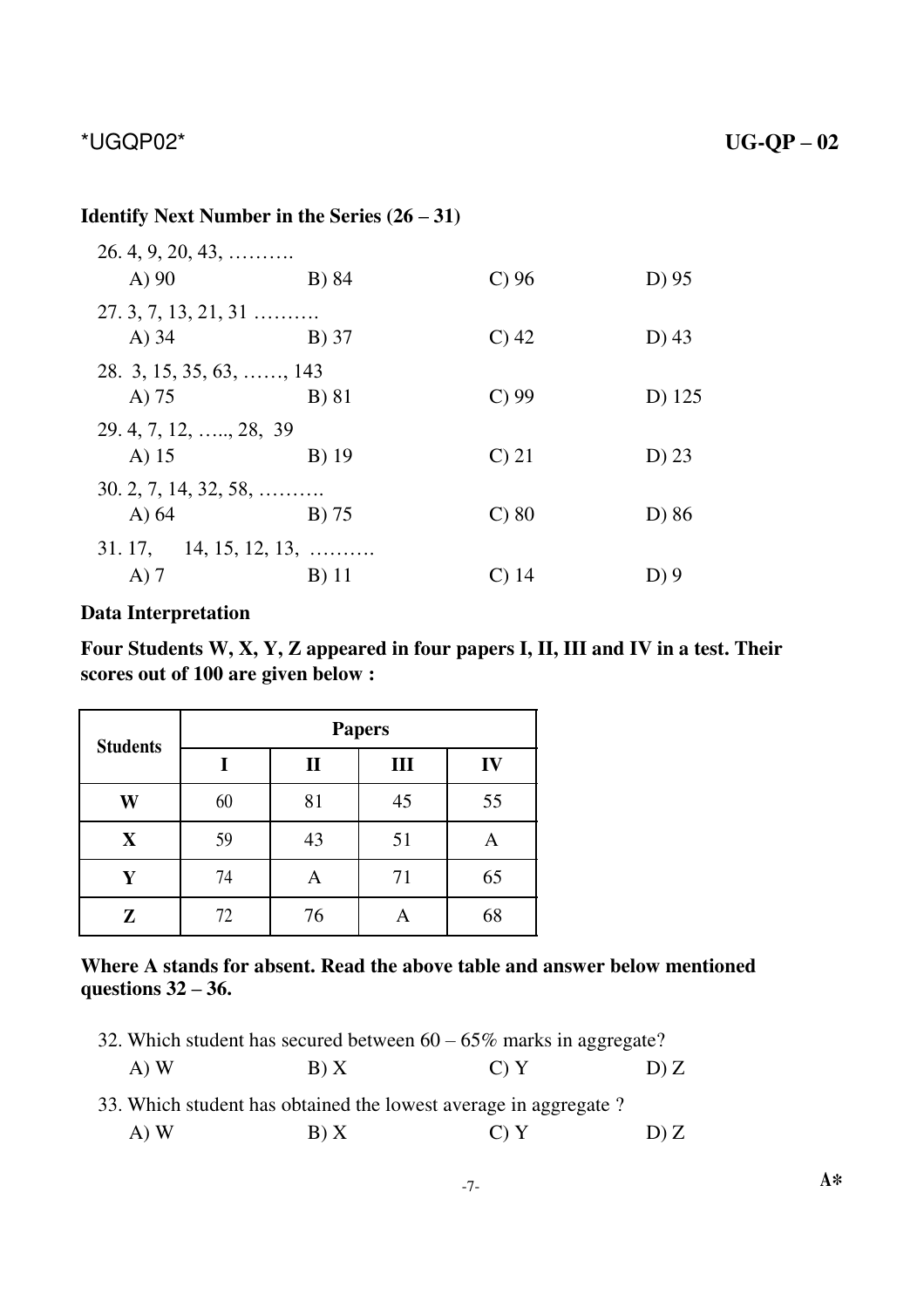|      |                                              | 34. Which student has obtained the highest average in aggregate?                |                          |                    |  |
|------|----------------------------------------------|---------------------------------------------------------------------------------|--------------------------|--------------------|--|
|      | $A)$ W                                       | B) X                                                                            | C) Y                     | D)Z                |  |
|      |                                              | 35. In which paper the lowest marks were obtained by the students?              |                          |                    |  |
|      | $A)$ I                                       | $B)$ II                                                                         | $C)$ III                 | $D)$ IV            |  |
|      |                                              | 36. Which student has secured the highest percentage in the papers appeared?    |                          |                    |  |
|      | $A)$ W                                       | B) X                                                                            | C) Y                     | D)Z                |  |
|      | General Knowledge (37 – 50)                  |                                                                                 |                          |                    |  |
|      |                                              | 37. The International Mother Language Day is observed on which day?             |                          |                    |  |
|      | A) February 21                               | B) March 12                                                                     | $C)$ April 9             | D) May $6$         |  |
|      |                                              | 38. Which cricketer has broken the fastest Test Century record?                 |                          |                    |  |
|      | A) Steven Smith                              |                                                                                 | B) David Warner          |                    |  |
|      | C) Brandon MacCullum                         |                                                                                 | D) HasimAmla             |                    |  |
|      |                                              | 39. For what is the Manas sanctuary in Assam is known for                       |                          |                    |  |
|      | A) tiger                                     | B) wild bear                                                                    | C) wild ass              | D) birds           |  |
|      | Reserve Bank Of India                        | 40. The term "open market operations means" sale and purchase of _______ by the |                          |                    |  |
|      | A) gold                                      |                                                                                 | B) government securities |                    |  |
|      | C) iron and steel                            |                                                                                 | D) foreign exchange      |                    |  |
|      |                                              | 41. Who among the following is known as the father of "Indian Unrest"?          |                          |                    |  |
|      | A) Mahatma Gandhi                            |                                                                                 | B) Subhas Chandra Bose   |                    |  |
|      | C) Bal Gangadhar Tilak                       |                                                                                 | D) V. D. Savarkar        |                    |  |
|      |                                              | 42. In human digestive system, Bile is secreted by                              |                          |                    |  |
|      | A) pancreas                                  | B) liver                                                                        | C) kidneys               | D) stomach         |  |
|      | 43. In which State of India is Dogri spoken? |                                                                                 |                          |                    |  |
|      | A) Orissa                                    | B) Assam                                                                        | C) West Bengal           | D) Jammu & Kashmir |  |
| $A*$ |                                              | $-8-$                                                                           |                          |                    |  |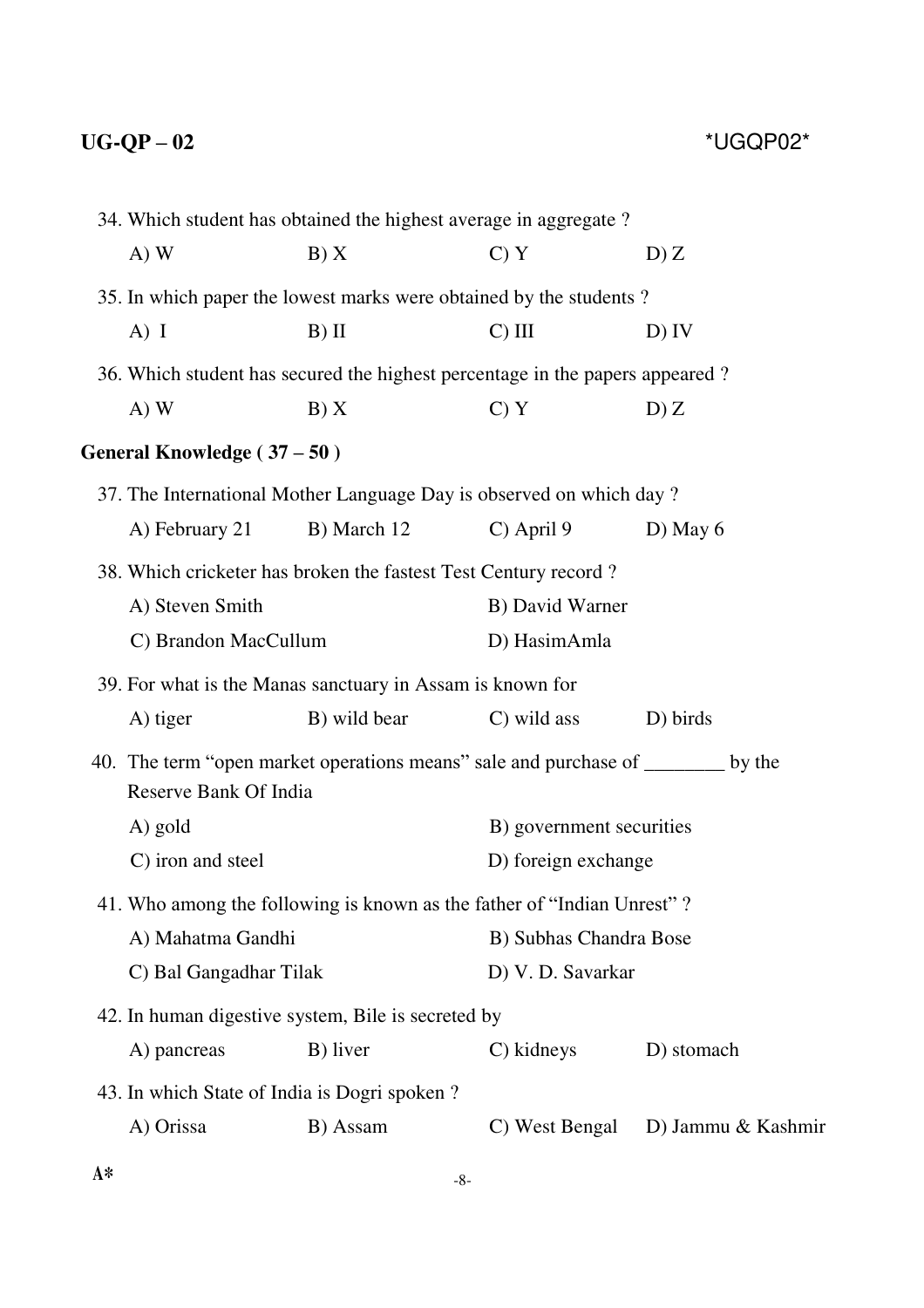| 44. Chloromycetin is a drug for :          |                                                                                                                                                                                                          |                          |            |  |  |
|--------------------------------------------|----------------------------------------------------------------------------------------------------------------------------------------------------------------------------------------------------------|--------------------------|------------|--|--|
| A) Dengu fever                             | B) Malaria                                                                                                                                                                                               | C) Typhoid               | D) Leprosy |  |  |
| 45. What is the currency of China?         |                                                                                                                                                                                                          |                          |            |  |  |
| A) Yen                                     | B) Yuan                                                                                                                                                                                                  | $C)$ Won                 | D) Som     |  |  |
| 46. Who founded Khalsa?                    |                                                                                                                                                                                                          |                          |            |  |  |
| A) Guru Nanak                              |                                                                                                                                                                                                          | B) Maharaja Ranjit Singh |            |  |  |
| C) Guru Hargobind                          |                                                                                                                                                                                                          | D) Guru Gobind Singh     |            |  |  |
| 47. The winner of FifaBallon d'Or 2015 was |                                                                                                                                                                                                          |                          |            |  |  |
| A) Christiano Ronaldo                      |                                                                                                                                                                                                          | B) Gareth Bale           |            |  |  |
| C) Wayne Rooney                            |                                                                                                                                                                                                          | D) Lionel Messi          |            |  |  |
|                                            | 48. In which country will the 2016 Olympics be held in                                                                                                                                                   |                          |            |  |  |
| A) Spain                                   | B) Brazil                                                                                                                                                                                                | C) China                 | D) Greece  |  |  |
|                                            | 49. In which country is the Leaning Tower Of Pisa situated ?                                                                                                                                             |                          |            |  |  |
| A) France                                  | B) Germany                                                                                                                                                                                               | C) Denmark               | D) Italy   |  |  |
| 50. Which Day is UNICEF Day?               |                                                                                                                                                                                                          |                          |            |  |  |
|                                            | A) $12^{th}$ January B) $8^{th}$ November C) $5^{th}$ May D) $11^{th}$ December                                                                                                                          |                          |            |  |  |
| <b>Reasoning:</b>                          |                                                                                                                                                                                                          |                          |            |  |  |
|                                            | 51. If you count 21 letters in the English alphabet from the end and 20 letters from the                                                                                                                 |                          |            |  |  |
|                                            | beginning which letter will appear exactly in the middle of the sequence thus formed?                                                                                                                    |                          |            |  |  |
|                                            | $A) N$ $B) L$ $C) K$ $D) M$                                                                                                                                                                              |                          |            |  |  |
| otherwise write X.                         | 52. If with the help of $2^{nd}$ , $5^{th}$ , $6^{th}$ , $7^{th}$ , $10^{th}$ , $11^{th}$ and $12^{th}$ letters of the word<br>'BRAINWASHING', a word can be formed then write first letter of that word |                          |            |  |  |
| A) X                                       | B) R                                                                                                                                                                                                     | $C)$ W                   | $D)$ G     |  |  |
|                                            | 53. If the letters of the word 'RUTHLESS' are arranged alphabetically, then which<br>letter would be farthest from the first letter of the word?                                                         |                          |            |  |  |

A) H B) E C) U D) T

-9- **A\***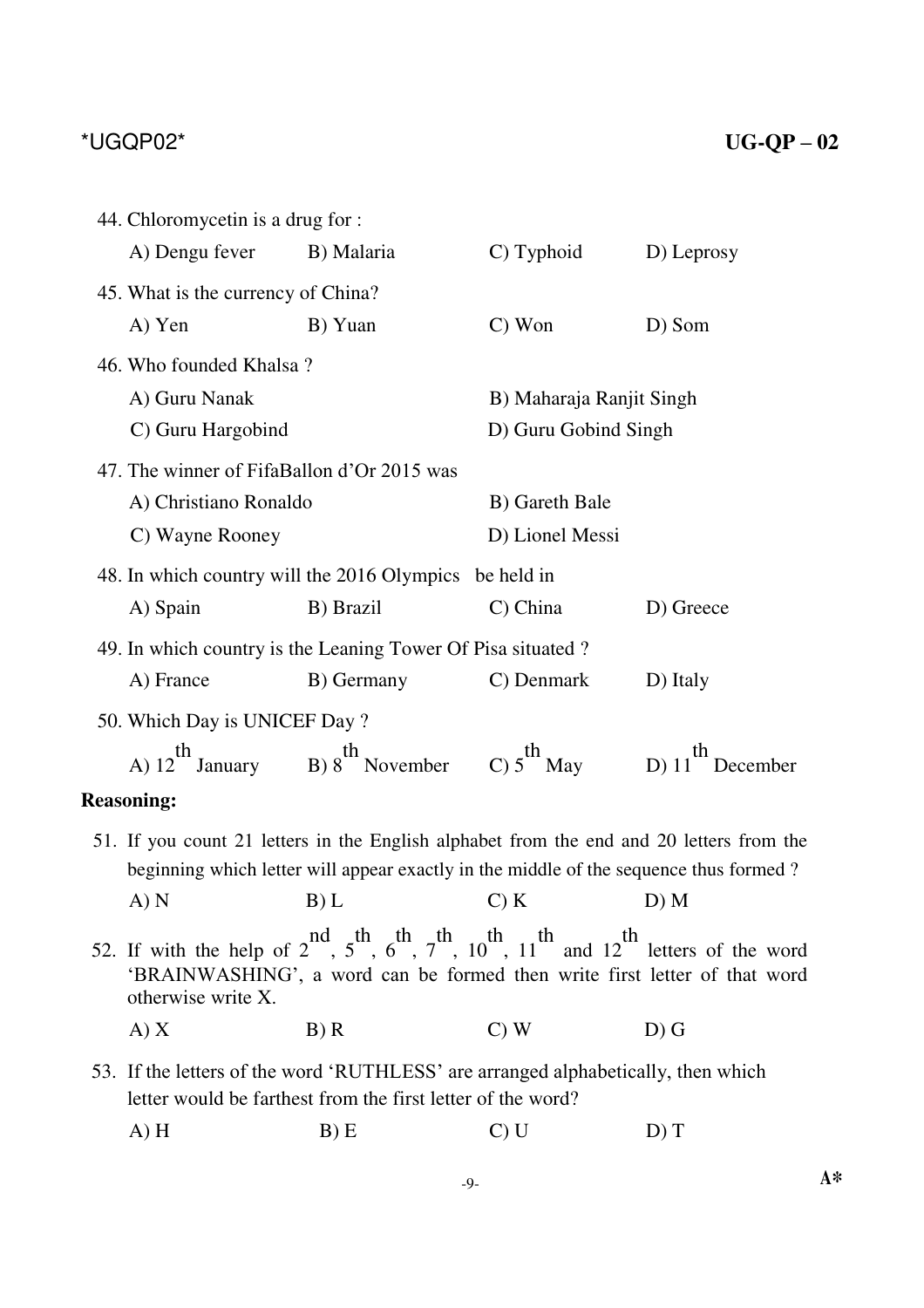|       | 54. In a certain code 'CERTAIN' is coded as 'XVIGZRM'. How is 'MUNDANE'<br>coded in that code? |                                                                                                                                                                                                                            |                               |                                                                                                 |  |
|-------|------------------------------------------------------------------------------------------------|----------------------------------------------------------------------------------------------------------------------------------------------------------------------------------------------------------------------------|-------------------------------|-------------------------------------------------------------------------------------------------|--|
|       | A) NFMWZMV                                                                                     | <b>B) VMZWMFN</b>                                                                                                                                                                                                          | C) NFMWZMX                    | D) NFMXZMV                                                                                      |  |
|       | coded in that code?                                                                            | 55. In a certain code 'SEQUENCE' is coded as 'HVJFVMXV'. How is 'CHILDREN'                                                                                                                                                 |                               |                                                                                                 |  |
|       | A) XSRMWIVM                                                                                    | <b>B) XSROWIVM</b>                                                                                                                                                                                                         | C) DSROWIUN                   | D) MVIWORSX                                                                                     |  |
|       | 56. Consider the following statements :                                                        |                                                                                                                                                                                                                            |                               |                                                                                                 |  |
|       | $(1)$ M is the brother of N                                                                    |                                                                                                                                                                                                                            | $(2)$ K is the sister of M    |                                                                                                 |  |
|       | $(3)$ P is the brother of O                                                                    |                                                                                                                                                                                                                            | $(4)$ O is the daughter of N. |                                                                                                 |  |
|       | Who is the uncle of P?<br>A) N                                                                 | B) K                                                                                                                                                                                                                       | C) M                          | $D)$ O                                                                                          |  |
|       |                                                                                                |                                                                                                                                                                                                                            |                               |                                                                                                 |  |
|       | $A)$ 1                                                                                         | 57. Which statement in Q. 56 is superfluous?<br>$B)$ 2                                                                                                                                                                     | $C$ ) 3                       | $D$ ) 4                                                                                         |  |
|       | will be exactly in the middle?                                                                 | 58. (A) Mahesh is taller than Suresh (B) Anil is taller than Mahesh (C) Ramesh is taller<br>than Anil (D) Puneet is tallest of all. If they stand according to their height, who                                           |                               |                                                                                                 |  |
|       | A) Mahesh                                                                                      | B) Suresh                                                                                                                                                                                                                  | C) Ramesh                     | D) Anil                                                                                         |  |
|       | A) Anil                                                                                        | 59. Five boys Rakesh, Anil, Mahesh, Suresh and Manjit are sitting in a circle.<br>(A) Anil is sitting in between Rakesh and Suresh (B) To Manjit's right Suresh is<br>seated. Who is seated to Mahesh's left?<br>B) Suresh | C) Manjit                     | D) Rakesh                                                                                       |  |
| word. |                                                                                                | given of which three are alike in some way and one is different. Choose out the ODD                                                                                                                                        |                               | <b>Directions :</b> Question $60 - 64$ : In each of the following question four words have been |  |
|       | 60. A)Carrot                                                                                   | B) Bean                                                                                                                                                                                                                    | C) Grapes                     | D) Banana                                                                                       |  |
|       | 61. A)Leucoderma                                                                               | B) Rheumatism                                                                                                                                                                                                              | C) Dysentery                  | D) Diabetes                                                                                     |  |
|       | 62. A)Silver                                                                                   | B) Zinc                                                                                                                                                                                                                    | C) Gold                       | $D)$ Iron                                                                                       |  |

64. A)Logical B) Cognet C) Spurious D) Efficacious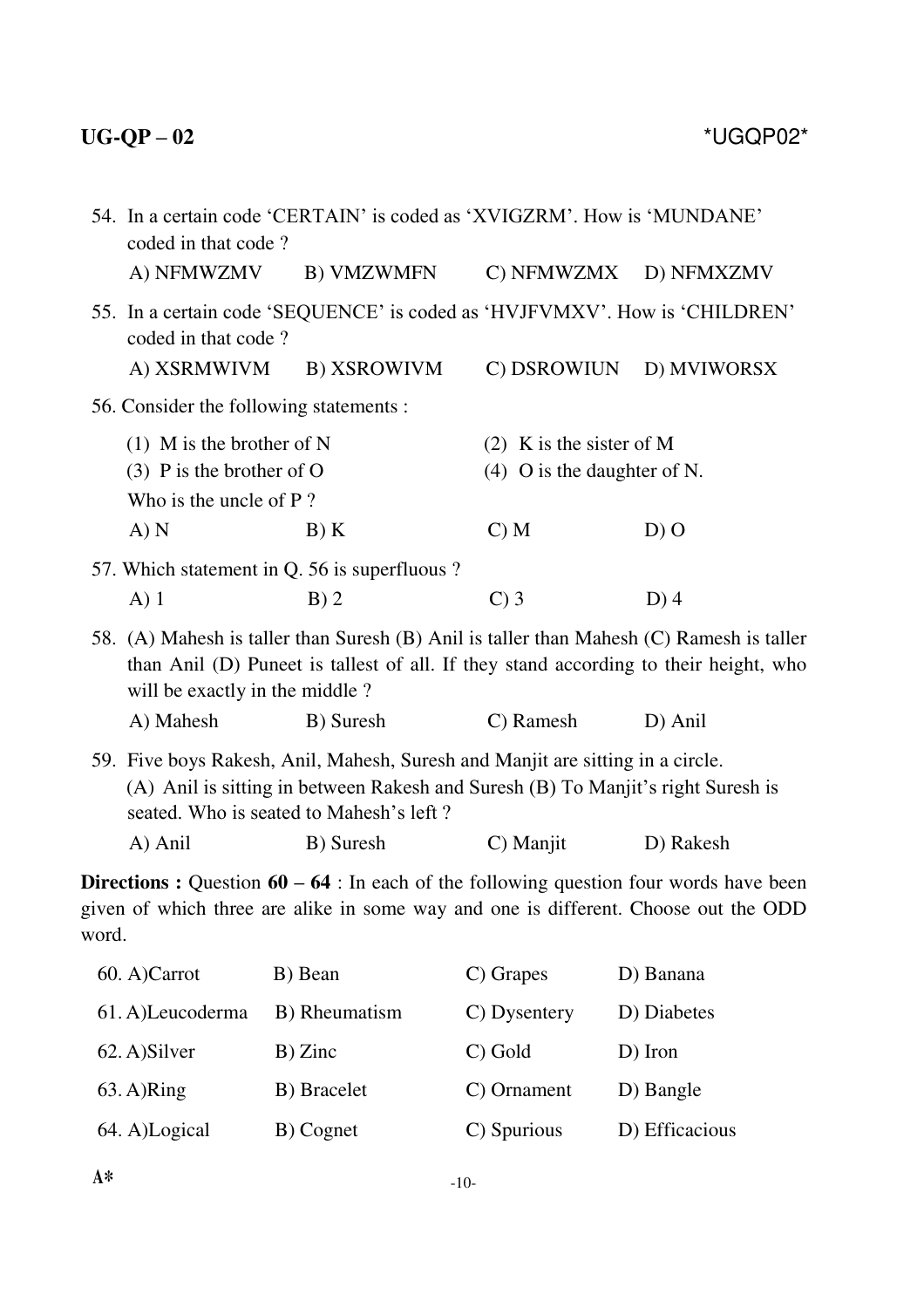65. If (A) 'Quo Cui Heer' means 'Boy is good' : (B) 'Lai Quo Mea' means 'Meena is fair'; (C) 'Ruo Lev Mea' means 'All are fair' ; (D) 'Si Hai Cui' means 'Dog was good'; then which of the following words stands for 'Boy' ? A) Quo B) Cui C) Heer D) Lai

66. If (A) 'Buy good oranges' is coded as 'BDG'; (B) 'Distribute good oranges' is coded as 'BCD'; and (C) 'Oranges are red' is coded as 'BEF'; then what is the code for 'Red'?

| A) B                           | B) Either E or B |
|--------------------------------|------------------|
| $\overline{C}$ ) Either F or B | D) Either E or F |

- 67. If 'X' means ' $\div$ '; '-' means 'X'; ' $\div$ ' means '+' and '+' means '-' then  $(3 15 \div 11)$  X  $8 + 6 = ?$ A) 0 B) 1 C) 4 D) 8
- 68. In the following sequence how many 3's are there which are preceded by 7 but not followed by 9 ?

| 24739657385436735419387396452397354 |         |                   |        |  |  |  |
|-------------------------------------|---------|-------------------|--------|--|--|--|
| $A)$ 2                              | $B$ ) 4 | $\mathcal{C}$ ) 3 | $D)$ 1 |  |  |  |

**Directions :** Question 69 – 75 : In each of the following questions there are two words on one side of the sign :: and one word with a sign (?) on the other side. The relationship which obtains between the two words on one side of the sign :: is to be found in the word and the missing word indicated by (?) on the other side. This missing word is given as one of the 4 alternatives. Select the best alternative.

69. Child : Father :: Book : ?

| A) Author                            | B) Publisher | C) Editor   | D) Library |
|--------------------------------------|--------------|-------------|------------|
| 70. Pyorrhea : Teeth :: Trachoma : ? |              |             |            |
| A) Eye                               | B) Skin      | $C$ ) Lungs | D) Ear     |
| 71. Gun : Bullet :: Chimney : ?      |              |             |            |
| A) House                             | B) Ground    | C) Roof     | D) Smoke   |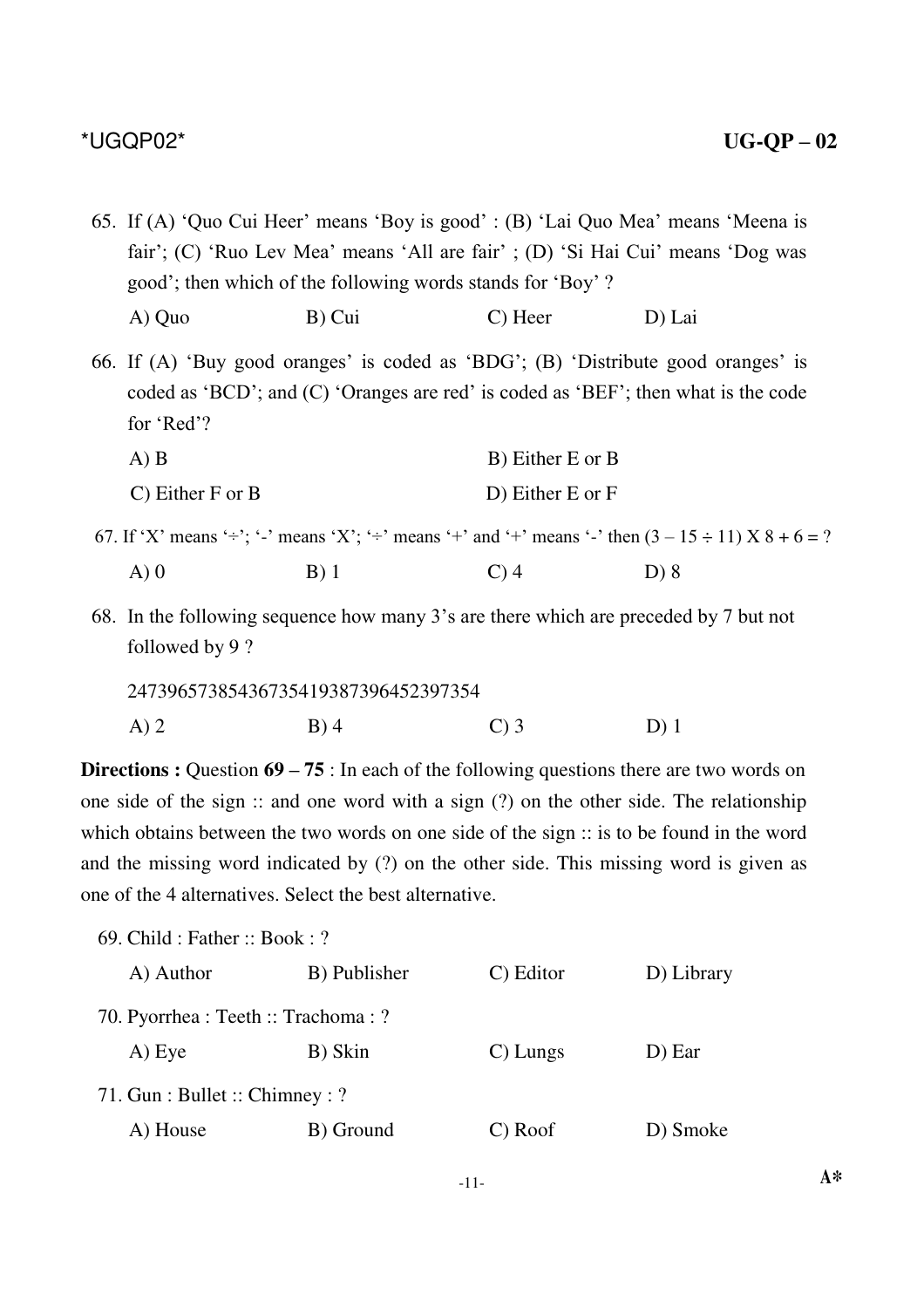|                                                                                 | 72. Cells: Cytology: Birds: ? |                |                      |  |
|---------------------------------------------------------------------------------|-------------------------------|----------------|----------------------|--|
| A) Mycology                                                                     | B) Odontology                 | C) Gerontology | D) Ornithology       |  |
| 73. Ancient: Modern: Often: ?                                                   |                               |                |                      |  |
| A) Commonly                                                                     | B) Repeatedly                 | C) New         | D) Seldom            |  |
| 74. Often : Always :: Seldom : ?                                                |                               |                |                      |  |
| A) Rare                                                                         | B) Never                      | C) Sometimes   | D) Ever              |  |
| 75. T.B. : Lungs :: Cataract : ?                                                |                               |                |                      |  |
| A) Ear                                                                          | B) Eye                        | C) Skin        | D) Nose              |  |
| For the next five questions choose the appropriate antonym                      |                               |                |                      |  |
| 76. Stubborn                                                                    |                               |                |                      |  |
| A) Pliable                                                                      | B) Easy                       | C) Consenting  | D) Willing           |  |
| 77. Affluence                                                                   |                               |                |                      |  |
| A) Indigence                                                                    | B) Richness                   | C) Pauper      | D) Begging           |  |
| 78. Able                                                                        |                               |                |                      |  |
| A) Unable                                                                       | B) Enable                     | C) Disable     | D) Clumsy            |  |
| 79. Visionary                                                                   |                               |                |                      |  |
| A) Pragmatic                                                                    | B) Optimist                   | C) Pessimist   | D) None of the above |  |
| 80. Ignominious                                                                 |                               |                |                      |  |
| A) Shameful                                                                     | B) Cowardly                   | C) Humiliating | D) Glorious          |  |
| In the next five questions choose the option which is closest in meaning to the |                               |                |                      |  |

## **underlined phrase:**

81. The incident was **blown up** and people were made to believe that there was large scale violence.

| A) Exploded | B) Flown up | C) Made huge | D) Exaggerated |
|-------------|-------------|--------------|----------------|
|-------------|-------------|--------------|----------------|

 $A^*$  -12-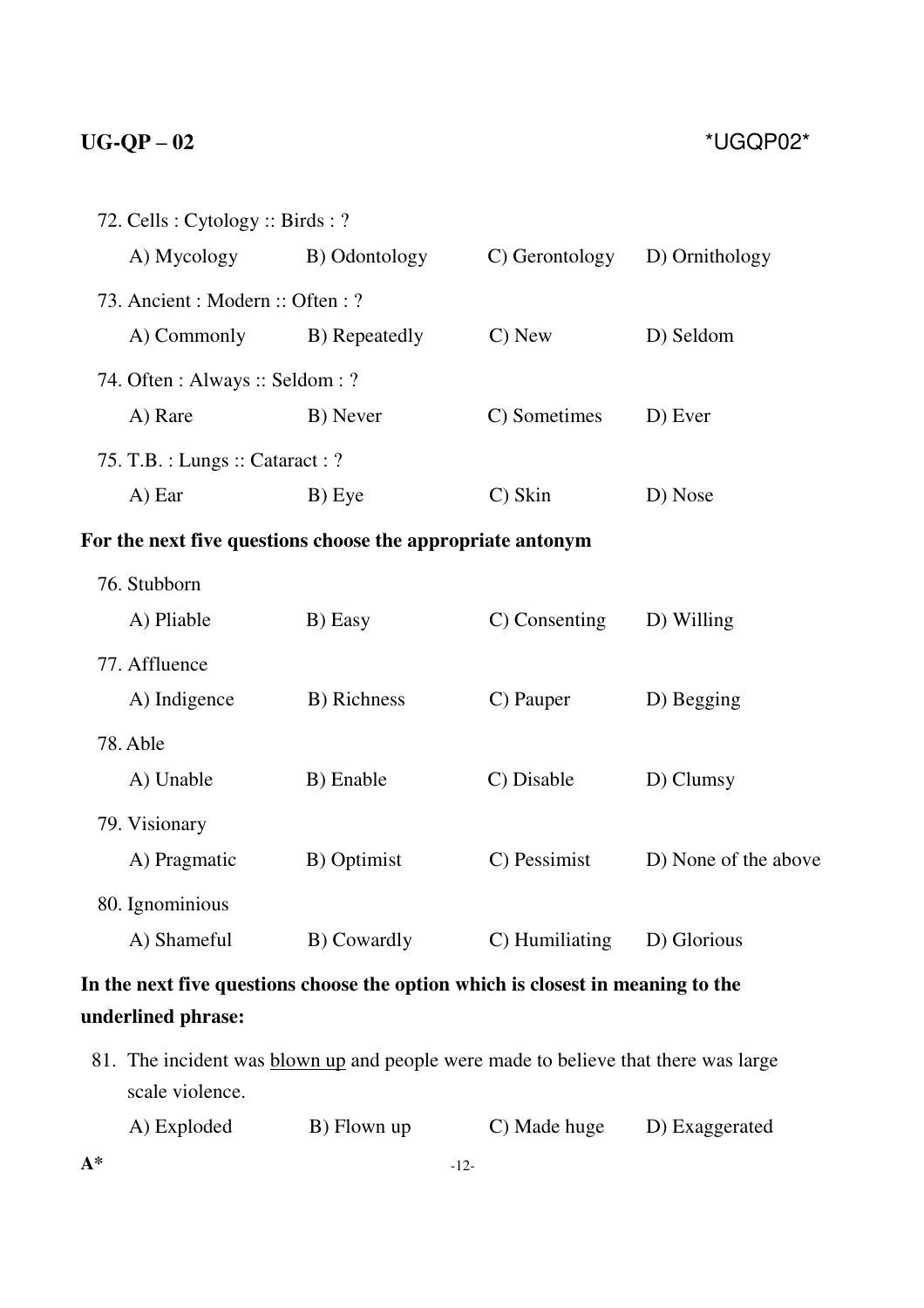82. There has been bad blood between the two communities even before the shooting

| A) Impure blood                                                                  | B) Ill-feelings                      |
|----------------------------------------------------------------------------------|--------------------------------------|
| C) Bloody fights                                                                 | D) Love                              |
| 83. Looking at them now, who can imagine that they were a couple of babes in the |                                      |
| wood in school                                                                   |                                      |
| A) Children or babies in the forest                                              | B) Babies made of wood               |
| C) Fearless people                                                               | D) Innocent and inexperienced people |
| 84. I hope to be full of beans tomorrow                                          |                                      |
| A) Full of energy and good spirit                                                | B) Full of happiness                 |
| C) Full of lethargy                                                              | D) none of the above                 |

85. Debu had a chequered career since I first knew him as a clerk in the municipal office

A) Had a variety of job experiences

B) A career which helped him make a lot of money

- C) A career where he signed a lot of cheques
- D) Did odd jobs

**Directions** for the next five questions: fill in the blanks with the most suitable word(s) from the options given:

|                                                                                          | 86. Freedom is not a ___________ but our birth right.                |         |                    |           |
|------------------------------------------------------------------------------------------|----------------------------------------------------------------------|---------|--------------------|-----------|
|                                                                                          | A) Illusion                                                          | B) Gift | C) Drama           | $D)$ Sin  |
|                                                                                          | 87. The CRPF men swing into action and cordoned __________ the area. |         |                    |           |
|                                                                                          | A) out                                                               | B) over | $\mathcal{C}$ ) of | $D$ ) off |
| 88. Alka was having a lot of trouble with her eyes, so she went to her doctor ___<br>it. |                                                                      |         |                    |           |
|                                                                                          | $A)$ to                                                              | B) over | C) about           | D) for    |
| 89. He walked on and found an empty seat to sit __________.                              |                                                                      |         |                    |           |
|                                                                                          | A) on                                                                | $B)$ in | $\mathbf{C}$ ) up  | $D)$ nil  |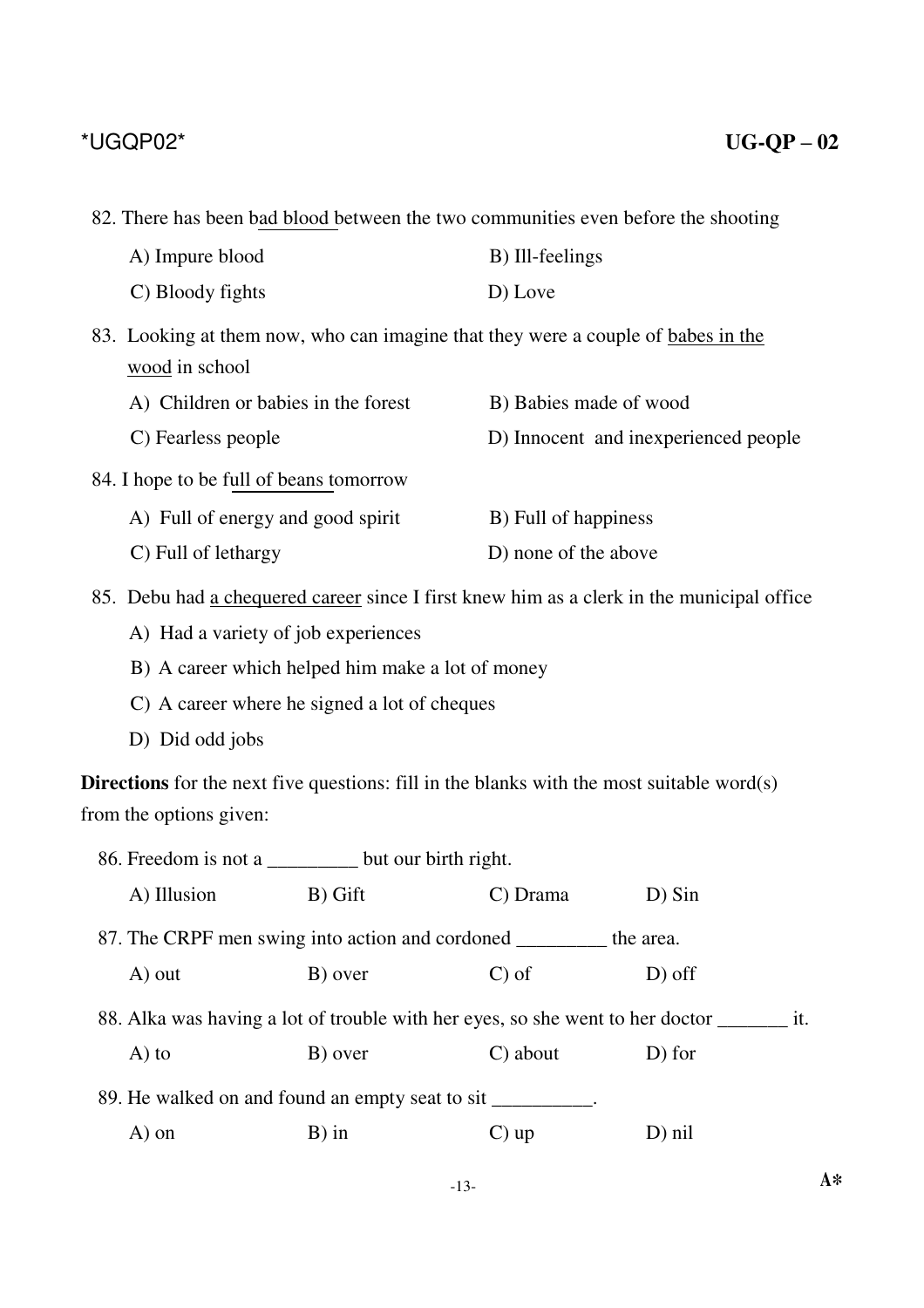90. The employees demanded pay parity \_\_\_\_\_\_\_\_ their counterparts in the Central Government. A) like B) as C) with D) towards

**Directions** for the next five questions: Read each sentence to find out whether there is any error in it. The error, if any, will be in one part of the sentence. The alphabet (a,b,c,d) of that part will be the answer:

- 91. It was  $a$  a long day's b journeying c to Bhopal d.<br>A) a B) b C) c D) d  $B) b$
- 92. Many  $a$  a man  $b$  have  $c$  done so  $d$ .<br>A) a B) b C) c D) d A) a B) b C) c
- 93. There is  $a$  really no  $b$  difference between  $c$  you and I  $d$ .<br>A) a B) b C) c D) d A) a B) b C) c D) d
- 94. Neither of them  $a$  were  $b$  invited  $c$  to the party  $d$ .<br>
A) a B) b C) c D) d  $\overline{C}$ ) c
- 95. Whom  $a/did$  you  $b/say$  was  $c/there$  d?<br>
A) a B) b C) c D) d  $B) b C$ ) c

### **For the next 5 questions choose the synonym of the given word:**

| 96. Exude                      |             |                |                |
|--------------------------------|-------------|----------------|----------------|
| A) Discharge                   | B) Crude    | C) Give        | D) Flow        |
| 97. Excursion<br>A) Vacation   | B) Holiday  | C) Tour        | D) Flight      |
| 98. Fiendish<br>A) Ghostly     | B) Horrible | C) Diabolical  | D) Unkind      |
| 99. Punctilious<br>A) Careless | B) Strictly | C) Friendly    | D) Scrupulous  |
| 100. Innocuous<br>A) Virulent  | B) Harmful  | C) Inoffensive | D) Vaccination |

\_\_\_\_\_\_\_\_\_\_\_\_\_\_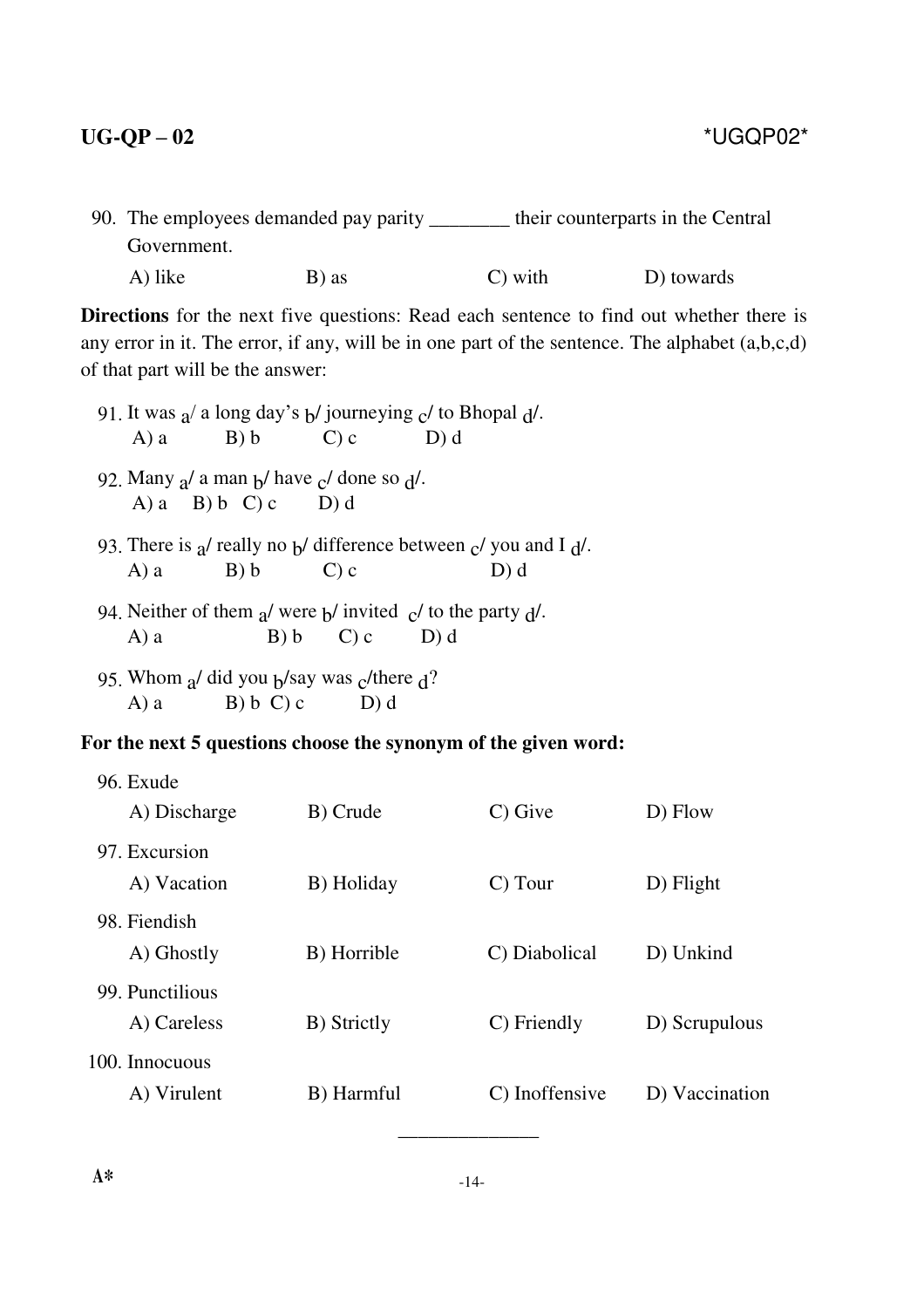**SPACE FOR ROUGH WORK**